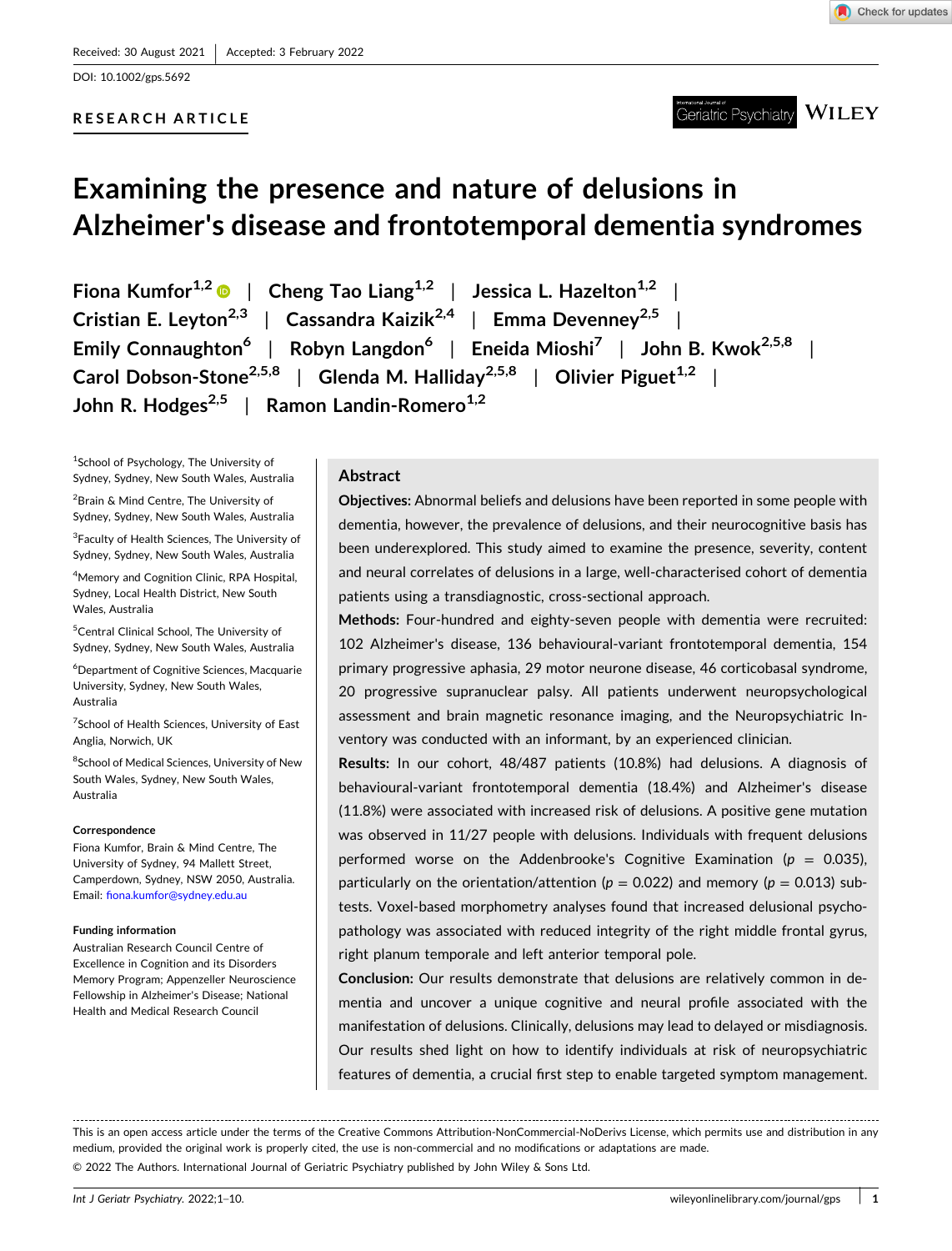### **KEYWORDS**

Alzheimer's disease, *C9orf72*, cognitive impairment, frontotemporal dementia, primary progressive aphasia, psychosis, research domain criteria (RDoC), structural imaging

### **Key points**

- � Delusions showed high prevalence, occurring in 10% of all dementia syndromes.
- Behavioural-variant frontotemporal dementia had an increased risk of delusions.
- � Most patients experience polythematic delusions, often and of ranging severity, with delusions being related to more severe attention, orientation and memory deficits.
- � Delusions were more common in people with strong family history/genetic mutations.

### **1** <sup>|</sup> **INTRODUCTION**

Delusions – 'fixed beliefs that are not amenable to change in light of conflicting evidence<sup> $1$ </sup> – are recognised symptoms of many psychiatric disorders, and can also occur in some neurological conditions. The nature of delusions can vary from the bizarre (e.g., the belief that a stranger has removed and replaced one's organs without leaving scars) to the mundane (e.g., that one's spouse is being unfaithful). Delusions have been reported in Dementia with Lewy Bodies and Parkinson's Disease with Dementia, and are associated with later disease stage, worse cognition and reduced insight.<sup>[2](#page-8-0)</sup> However, the extent that delusions occur in other neurodegenerative syndromes is less understood. Indeed, it has been noted that when delusions are reported in people with dementia it can contribute to misdiagnosis.<sup>[3](#page-8-0)</sup> In Alzheimer's disease (AD), estimates vary with studies reporting delusions in  $16\% - 70\%$  of patients throughout the disease course.<sup>[4](#page-8-0)</sup> In frontotemporal dementia (FTD), delusions were reported in only 2 of 86 people with behavioural‐variant frontotemporal dementia (bvFTD) over a 2 year period. $5$  The prevalence seems to be higher in patients with FTD with comorbid motor neurone disease (FTD‐ MND).<sup>6</sup> Conversely, in primary progressive aphasia (PPA), delusions appear to be rare.<sup>7</sup> In motor disorders pathologically and clinically associated with FTD, namely corticobasal syndrome (CBS) and progressive supranuclear palsy (PSP), the prevalence of delusions has been rarely studied, however, the existing evidence suggests that delusions are relatively uncommon in these syndromes.<sup>7</sup>

The limited evidence demonstrates considerable heterogeneity of findings. Previous studies have been limited by a reliance on questionnaire data, relatively small sample sizes and rare simultaneous neuroimaging. Importantly, studies which focus on single diseases alone, are likely to be insufficient to explain the presence of delusional beliefs. In the psychiatric field, a transdiagnostic approach that focuses on symptoms rather than on syndromes—referred to as the Research Domain Criteria (RDoC)<sup>8</sup>–has been gaining traction since the 2010s to explain complex psychiatric phenomena. RDoC offers a new framework for understanding the biological basis of symptoms, while being agnostic regarding diagnostic syndromes.<sup>[9](#page-8-0)</sup> Such an approach is well suited to studying dementia (e.g., $^{10}$ ), where diagnostic certainty in life is currently largely unachievable. Furthermore, by focusing on symptoms across diagnoses, this approach has the potential to inform theoretical models and symptoms that span

neurology and psychiatry, such as delusions. $11$  In light of these considerations, the current study had two broad aims. First, to conduct a systematic cross‐sectional review of all cases who have been seen at a dementia‐focused tertiary referral clinic to examine how common delusions are across a range of dementia syndromes, and investigate the nature of delusional content, and their clinical associations. Second, to explore the neural correlates associated with delusions.

### **2** <sup>|</sup> **MATERIALS AND METHODS**

### **2.1** <sup>|</sup> **Participants**

This retrospective, cross‐sectional study included all participants who have been seen at the Frontier dementia clinic in Sydney since its inception in 2010 and were diagnosed with a primary neurodegenerative disorder and had completed the Neuropsychiatric Inventory (NPI) at their first clinical assessment. In total, 487 participants were included: 102 AD (94 typical AD, 8 posterior cortical atrophy); 136 bvFTD; 53 semantic dementia (SD) (38 left‐predominant, 15 right‐ predominant); 51 progressive nonfluent aphasia (PNFA); 50 logopenic progressive aphasia (LPA); 46 CBS; 29 MND (27 FTD‐MND, 2 MND); 20 PSP; based on current consensus diagnostic criteria<sup>[12](#page-8-0)-17</sup> and diagnosis by a multidisciplinary team. All controls scored above 88/100 on the Addenbrooke's Cognitive Examination (ACE), either the revised (ACE‐R) or the third (ACE‐III) version, with ACE‐III scores converted to ACE-R scores. $18$  In addition to a relevant diagnosis, inclusion criteria were: a relatively early stage of the disease (i.e., living in the community and able to manage basic activities of daily living); sufficient level of English proficiency and absence of another major neurological or psychological condition that could explain the presentation. Individuals who were assessed but did not have evidence of a primary neurodegenerative disorder were excluded.

### **2.2** <sup>|</sup> **Rating of delusions and neuropsychiatric symptoms**

Presence of delusions was established with the NPI.<sup>19</sup> Informants were interviewed by a trained clinician to determine the presence or absence of each symptom domain. If the symptom is reported as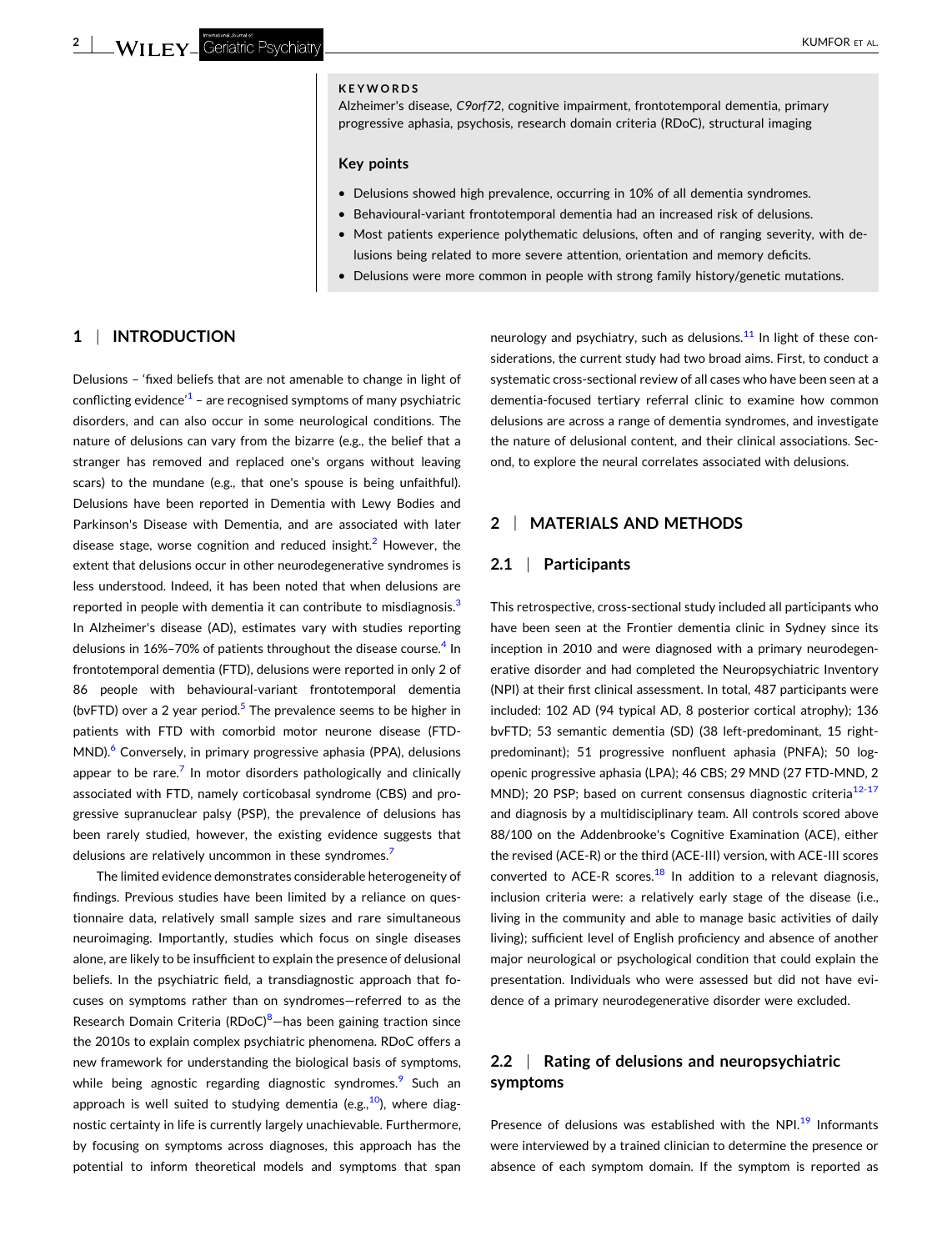present, the frequency and severity of the symptoms were rated and a composite score was calculated by multiplying frequency  $\times$  severity, with higher scores denoting greater psychopathology. In addition, the clinician recorded the nature of the delusional belief.

### 2.2.1 | Classification of delusional themes

Case files were reviewed by an experienced clinician to identify the content of delusions, blind to participant diagnosis. Where classification was unclear, discussion with two other experienced clinical researchers (Ramon Landin‐Romero, Robyn Langdon) was undertaken until consensus was reached. The case file review included information from the NPI as well as referral and neurology letters following the clinical assessment. The content of delusions was classified according to the Research Version of the Structural Clinical Interview (SCID-RV),<sup>[20](#page-8-0)</sup> which includes 14 types of delusions: reference, persecutory, grandiose, somatic, guilt, jealous, erotomanic, religious, control, thought insertion, thought withdrawal, thought broadcasting, bizarre and other. An additional category—misidentification—was added in light of the high prevalence of this theme in Alzheimer's disease $^{21}$  and other dementia syndromes.<sup>[7](#page-8-0)</sup> For each individual the number of types of delusions were determined to enable classification into monothematic (i.e., only one type of delusion reported) and polythematic (i.e., more than one type of delusion reported).

### **2.3** <sup>|</sup> **Genetic and family history screening**

A family history of neurodegenerative disease was obtained, and the Goldman score was calculated.<sup>[22](#page-8-0)</sup> A score of 3.5 or 4 is indicative of sporadic disease whereas scores <3.5 are indicative of familial disease. Genomic DNA was available for screening for the hexanucleotide repeat expansion in *C9orf72* by repeat‐primed polymerase chain reaction. Expansion positive *C9orf72* status was determined as previously described. $^{23}$  $^{23}$  $^{23}$  microtubule associated protein tau (MAPT) and granulin precursor (GRN) genes were screened either by Sanger sequencing of all coding exons<sup>[24,25](#page-9-0)</sup> or by wholeexome sequencing (110 bp paired reads at 100X coverage) using the Illumina platform provided by Macrogen, Korea. Processing, mapping and variant calling of raw sequence data were performed using gold-standard Genome Analysis Toolkit pipelines.<sup>26</sup>

### **2.4** <sup>|</sup> **Cognitive and behavioural assessment**

Global cognitive function was measured with the ACE‐R or ACE‐III with ACE-III scores converted to ACE-R scores.<sup>[18](#page-8-0)</sup> Attention was assessed via Digit Span Forwards and the Trail Making Test Trails A. Visuospatial‐constructional skills and non‐verbal episodic memory were measured using the Rey Complex Figure (RCF). Aspects of language, including naming, comprehension, semantic association and

word repetition were evaluated via the Sydney Language Battery (SYDBAT). $27$  Executive function tasks indexed working memory (Digit Span Backwards), generativity (Letter Fluency), inhibitory control (Hayling Sentence Completion Error Score)<sup>[28](#page-9-0)</sup> and taskswitching (Trail Making Test Trails B). Behavioural change was assessed using the Cambridge Behavioural Inventory‐Revised informant questionnaire (CBI-R).<sup>29</sup>

### **2.5** <sup>|</sup> **Neuroimaging acquisition and analyses**

Participants underwent whole‐brain structural magnetic resonance imaging (MRI) using a 3 T Phillips scanner. High resolution T1‐images were obtained using the following protocol:  $256 \times 256$ , 200 slices, 1 mm<sup>2</sup> in-plane resolution, 1 mm slice thickness, echo time/repetition time =  $2.6/5.8$  ms, flip angle =  $8^\circ$ . Brain scans were available for 22 people with Delusions. FMRIB Software Library voxel‐based morphometry (VBM), included in the Functional Magnetic Resonance Imaging of the Brain (FMRIB) software library package [http://www.](http://www.fmrib.ox.ac.uk/fsl/fslvbm/index.html) [fmrib.ox.ac.uk/fsl/fslvbm/index.html](http://www.fmrib.ox.ac.uk/fsl/fslvbm/index.html) was used to analyse the MRI data<sup>30</sup> (See Supplementary Information). A voxel-wise general linear model  $(GLM)^{31}$  was created to examine voxel-by-voxel negative correlations between NPI delusions composite scores and grey matter (i.e., higher scores, lower voxel integrity), while controlling for confounding variables (diagnosis, sex, age and disease severity) (frontotemporal dementia rating scale,  $FRS<sup>32</sup>$  $FRS<sup>32</sup>$  $FRS<sup>32</sup>$ ) in the Delusions + participants only. Statistical significance was set at *p* < 0.005 uncorrected for multiple comparisons, with a conservative cluster extent threshold of 100 voxels, to balance the risk of Type I and Type II error.<sup>[33](#page-9-0)</sup>

### **2.6** <sup>|</sup> **Statistical analyses**

Analyses were conducted using IBM SPSS Statistics, Version 25.0. One‐way analyses of variance or independent samples *t*‐tests were conducted to examine demographic and outcome clinical and cognitive variables. Categorical variables (e.g., sex, Goldman score) were analysed using chi-square tests. For all analyses, statistical significance was set at  $p < 0.05$  and Sidak correction for multiple comparisons was applied for *post hoc* analyses. Associations between presence of delusions and diagnosis was assessed using odds ratios that were estimated by means of logistic regressions with weighted observations. To examine predictors of the presence of delusions, we conducted a logistic regression analysis with ACE score, disease duration and diagnostic group included as predictor variables using the stepwise (backwards) approach.

### **2.7** <sup>|</sup> **Data availability**

The data generated during, or analysed as part of the current study, are available from the corresponding author on reasonable request.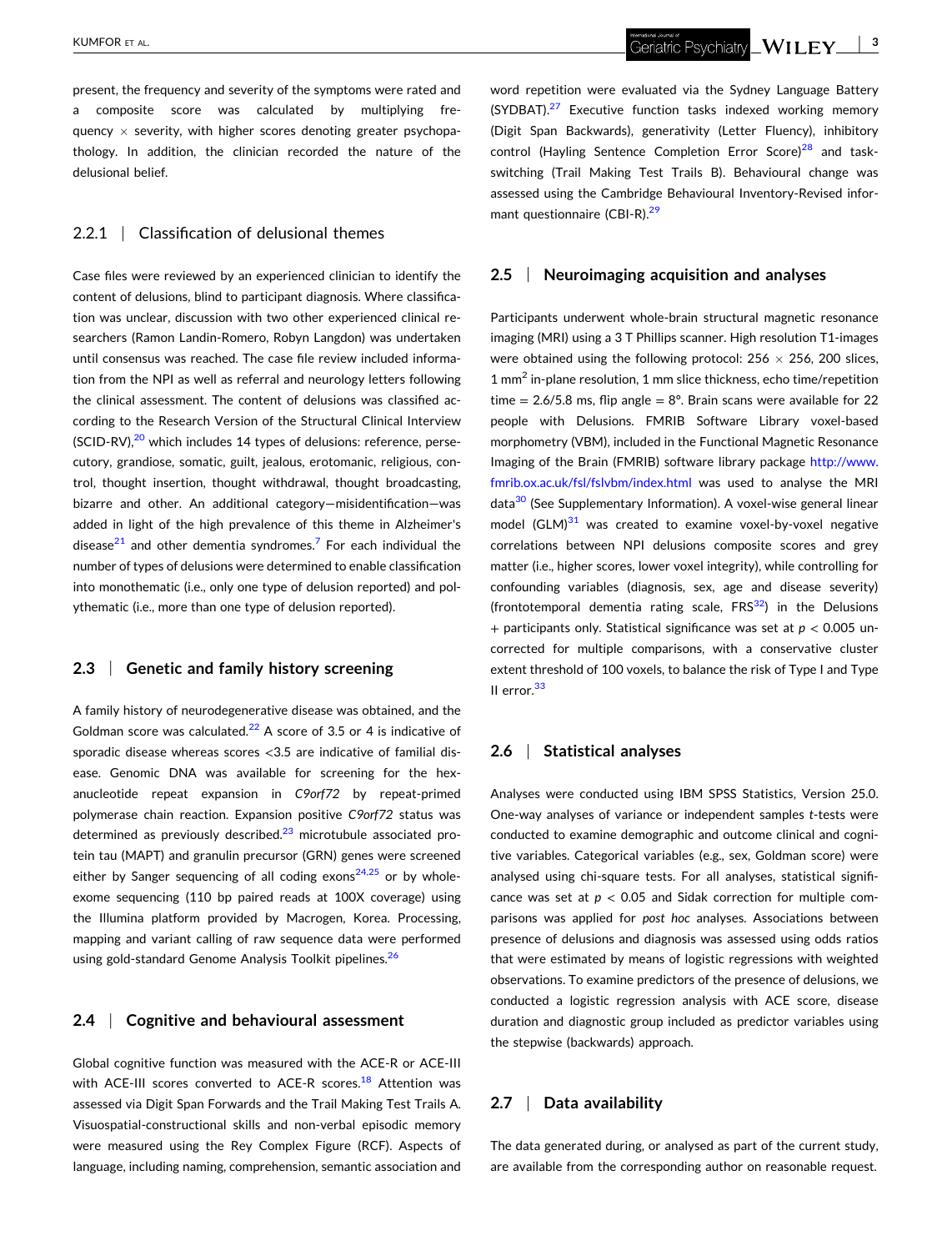$-WII$  FY<sub>-</sub> Geriatric Psychiatr

### **2.8** <sup>|</sup> **Reporting guidelines**

The Strengthening the Reporting of Observational Studies in Epidemiology <sup>[34](#page-9-0)</sup> cross-sectional reporting guidelines were utilised in the current study.

### **3** <sup>|</sup> **RESULTS**

#### **3.1** <sup>|</sup> **Presence and nature of delusions**

Approximately 10% of the patient cohort (48/487) experienced delusions at their first clinical assessment (Table 1). Across clinical groups, 18.4% of bvFTD, 13.8% of FTD ‐MND and 11.8% of AD patients were reported as experiencing delusions at presentation. When we examined the frequency and severity of delusional symptoms in the 47 of 48 cases who had been reported as having de-lusions<sup>[\\*](#page-8-0)</sup>, and for whom relevant NPI data were available, we found over 60% experienced delusions at least often ( *n* = 8; 17%), frequently ( *n* = 8; 17%), or very frequently ( *n* = 13; 28%). The delusions were rated as mild in 21 participants (45.7%), moderate in 15 (32.6%), and marked in 10 (21.7%) participants.

The most common delusional theme was persecutory, followed by delusions of reference and then delusions of jealousy. Nine patients showed monothematic delusions, whereas 22 reported polythematic delusions. Of interest, 1 bvFTD patient was reported to have 5 different delusional themes, and 1 AD patient had 6 different delusional themes. For 17/48 cases, insufficient information was available for the delusional theme to be classified.

The logistic regression model (Table [2](#page-4-0) ) was significant  $(x^2 = 37.207, p < 0.001)$ . Significant predictors in the final model were, disease duration ( *p* = 0.025) and bvFTD diagnosis ( *p* = 0.018) with a trend for cognition (ACE Total Score  $p = 0.054$ ). The final model had specificity of 90.3%, although sensitivity was lower (27.7%), with the model correctly classifying 404/480 participants.

#### **3.2** <sup>|</sup> **Subgroup analyses**

To examine potential genetic, neural and cognitive mechanisms contributing to the presence of delusions we compared individuals who experienced delusions 'often', 'frequently' or 'very frequently', referred to as the Delusions + group. People who reported delusions 'occasionally' were not included in the subgroup analysis. This cut ‐off was selected in an attempt to identify a relatively homogenous group of patients where delusional symptomatology occurred sufficiently reliably for a potential neurocognitive basis to be identified, and to minimise confounds in reporting of single instances. NPI frequency and severity data for the subgroup are shown in Figure [1](#page-4-0).

This group included 16 bvFTD, 6 AD\*, 3 FTD-MND, 3 leftpredominant SD, 1 right ‐predominant SD, 1 LPA. A disease control group (Delusions ‐ ) was created by matching each participant with delusions with a patient without delusions from the original cohort,

|                      |                                 |            |                |    |        |          |  |  |   | Delusions+ n (%) Delusions-n (%) Reference Persecutory Grandiose Somatic Guilt Jealousy Religious Control Thought insertion Bizarre Other Misidentification <sup>a</sup> Total                                     |    |
|----------------------|---------------------------------|------------|----------------|----|--------|----------|--|--|---|--------------------------------------------------------------------------------------------------------------------------------------------------------------------------------------------------------------------|----|
| ą                    | 12 (11.8)                       | 90 (88.2)  |                |    |        |          |  |  |   |                                                                                                                                                                                                                    |    |
| bvFTD                | 25 (18.4)                       | 111 (81.6) |                | ਜ਼ | $\sim$ |          |  |  |   |                                                                                                                                                                                                                    | 38 |
| CBS                  | (0.0)                           | 46 (100.0) |                |    |        |          |  |  |   |                                                                                                                                                                                                                    |    |
| FTD-MND              | 4 (13.8)                        | 25 (86.2)  |                |    |        |          |  |  |   |                                                                                                                                                                                                                    | ∞  |
| Ad∏                  | 2(4.0)                          | 48 (96.0)  |                |    |        |          |  |  |   |                                                                                                                                                                                                                    |    |
| <b>PSP</b>           | 1(5.0)                          | 19 (95.0)  |                |    |        |          |  |  |   |                                                                                                                                                                                                                    |    |
| 9                    | 4(7.5)                          | 49 (92.5)  |                |    |        |          |  |  |   |                                                                                                                                                                                                                    |    |
| Grand Total 48 (9.9) |                                 | 439 (90.1) | $\overline{c}$ | 24 | ω      | $\infty$ |  |  | 3 |                                                                                                                                                                                                                    | 89 |
|                      | than one category of delusion). |            |                |    |        |          |  |  |   | Note: Sufficient information was available to classify delusional content in 31 cases. Each count represents the number of times that delusional theme was reported (i.e., each participant can contribute to more |    |

aThe misidentification category was added to the SCID‐RV classification of delusional themes.

"The misidentification category was added to the SCID-RV classification of delusional themes

**TABLE 1** Presence and themes of delusions across dementia syndromes

 $\overline{a}$ **BLE** 

 $\overline{\mathsf{T}}$ 

Presence and themes of delusions across dementia syndromes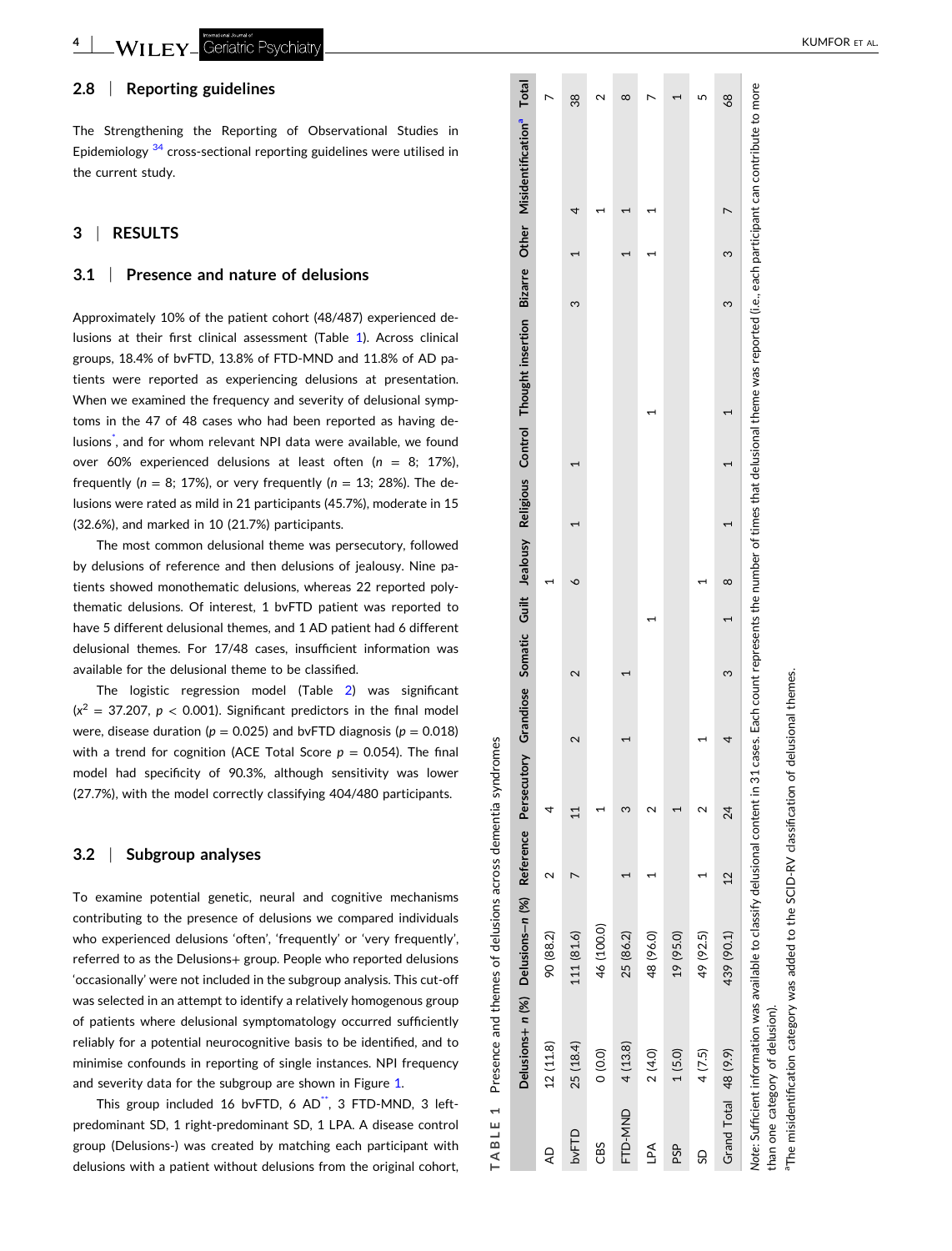### <span id="page-4-0"></span>**TABLE 2** Logistic regression results

## *β* **(SE) Lower Odds ratio Upper** *p* ACE Total score 0.01 (0.01) 1.00 1.00 1.00 0.054 Disease duration 0.12 (0.05) 1.01 1.12 1.24 **0.025** bvFTD diagnosis 0.76 (0.32) 1.14 2.13 3.99 **0.018** PNFA diagnosis −18.71 (5576.27) 0.00 0.00 · 0.997 CBS diagnosis −18.75 (5951.70) 0.00 0.00 · 0.998 Constant −2.31 (0.40)

Geriatric Psychiatry

 $WILEY \_ 5$ 

*Note*:  $R^2 = 0.08$  (Cox & Snell), 0.16 (Nagelkerke). Final model  $x^2 = 41.505$ ,  $p < 0.001$ .



**FIGURE 1** Frequency and severity of delusions as determined by the Neuropsychiatric Inventory (NPI)

on a one‐to‐one basis. The matching was conducted hierarchically for the following variables: (i) diagnosis and certainty, (ii) clinical disease stage (FRS), (iii) sex, (iv) age and (v) education. All cases were matched on at least the first two variables and were selected blind to genetic mutation status.

### 3.2.1 <sup>|</sup> Genetic and family history screening

Because this is not a formal genetic study, genetic screening is conducted based on several factors (e.g., family history, clinical diagnosis). The number of individuals in the subgroup analysis with available genetic data is shown in Table  $3$ . In the Delusions+ group, 11/27 individuals had a positive gene mutation compared to only 1/ 26 in the Delusions− group (8%). In the Delusions+ groups, the most common gene mutation was *C9orf72* (8/27 screened), whereas none of the 26 Delusions‐patients which were screened for *C9orf72* had a positive result. The distribution of Goldman scores indicated a significantly higher number of people with a strong family history in the Delusions+ group<sup>[†](#page-8-0)</sup> ( $x^2$  = 5.994, *p* = 0.014), with 13 people in the Delusions+ group and 5 people in Delusions− group reporting a strong family history (Goldman score <3.5).

### 3.2.2 <sup>|</sup> Behavioural and cognitive profile

The Delusions+ group had more abnormal beliefs reported on the CBI than the Delusions− group (Table [4](#page-5-0), *p* < 0.001). Notably, the

Delusions+ group also had greater impairments in everyday skills  $(p = 0.004)$ , stereotypical behaviours  $(p = 0.031)$ , sleep disturbances ( $p = 0.003$ ), memory problems ( $p = 0.012$ ) and mood disturbances ( $p = 0.017$ ). On the NPI, the Delusions+ group also had more hallucinations than the Delusions− group (*p* = 0.006) and a trend for greater disinhibition ( $p = 0.078$ ) and anxiety  $(p = 0.076)$  (Table [4\)](#page-5-0).

Examination of the cognitive profile of the Delusions+ and Delusions− groups revealed more severe cognitive deficits in the Delusions+ group (Supplementary Table 2). Specifically, the Delusions + group performed worse than the Delusions− group on the ACE  $(p = 0.035)$ , in particular, the attention/orientation  $(p = 0.022)$  and memory ( $p = 0.013$ ) subtests. In addition, the Delusions+ group had worse visuospatial memory than the Delusions− group (Rey Complex Figure copy;  $p = 0.006$ ) and slightly reduced capacity to repeat words on the SYDBAT (Delusions+ vs. controls,  $p = 0.001$ ; Delusions+ vs. Delusions−, *p* = 0.040) (See Supplementary Table 2).

### 3.2.3 <sup>|</sup> Neuroimaging analyses

In the Delusions+ group, more severe delusional psychopathology was correlated with decreased grey matter integrity in the right middle frontal gyrus and right temporoparietal junction, encroaching into the planum temporale and the supramarginal gyrus, as well as the left anterior temporal lobe, left temporal pole and left middle and inferior temporal gyrus (see Figure [2](#page-6-0) and Supplementary Table 1).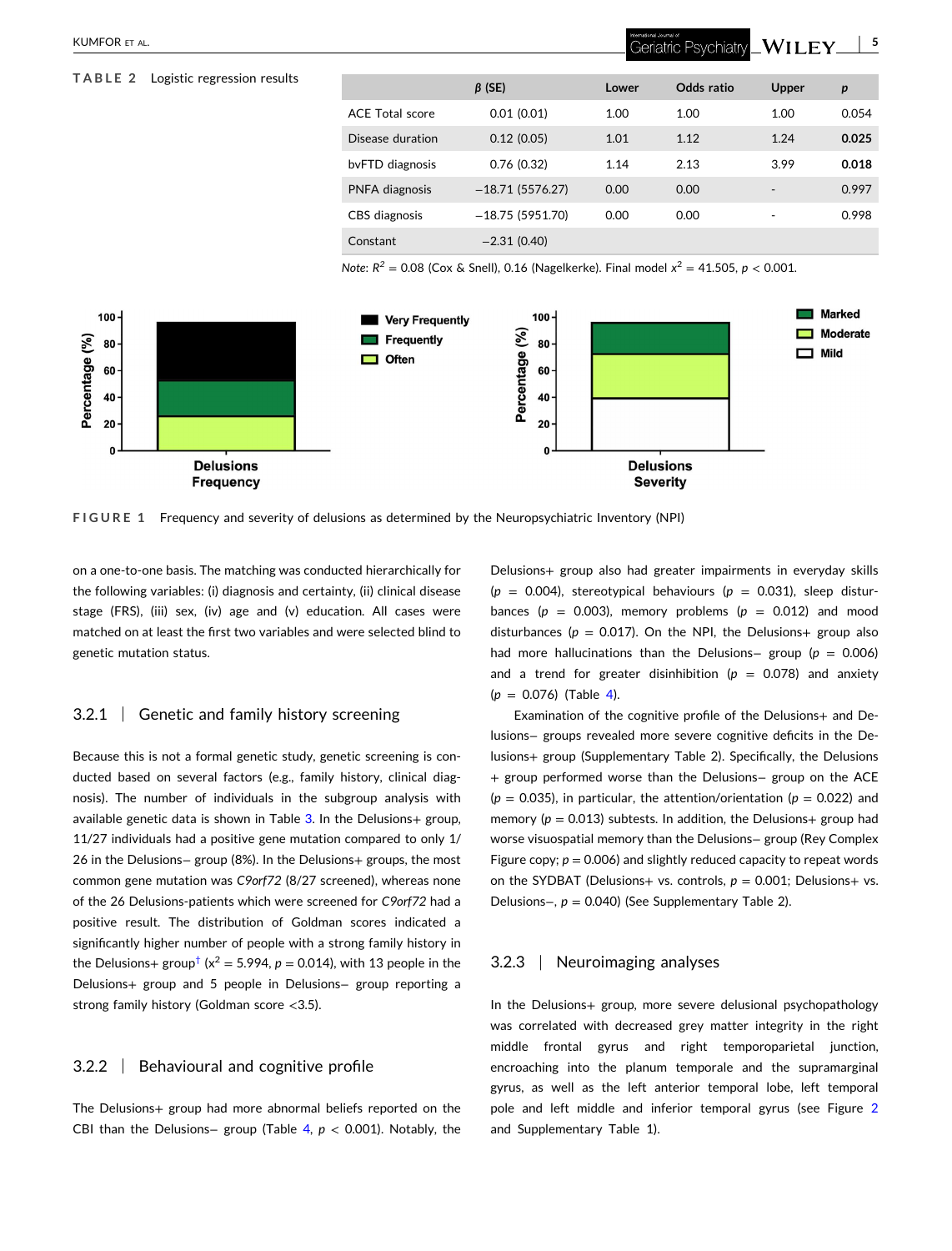<span id="page-5-0"></span>**6**

| % With genetic screening | Delusions+ $n = 27/30$ (90%) | Delusions- $n = 26/30 (87%)$ |
|--------------------------|------------------------------|------------------------------|
| C9orf72                  | 8/27 (30%)                   | 0/26(0%)                     |
| <b>GRN</b>               | 2/13(15%)                    | 1/14 (7%)                    |
| MAPT                     | 1/14 (7%)                    | 0/15(0%)                     |

**TABLE 3** Findings from genetic screening in the Delusions+ and Delusions− groups

*Note*: Numbers refer to: number of individuals tested positive/number of individuals tested for the gene abnormality.

Abbreviations: GRN, granulin precursor; MAPT, microtubule associated protein tau.

|                          | Delusions+        | Delusions-        | t statistic | $\boldsymbol{p}$ |
|--------------------------|-------------------|-------------------|-------------|------------------|
| <b>CBI</b>               |                   |                   |             |                  |
| Memory                   | $62.89 \pm 19.31$ | $49.14 \pm 21.91$ | 2.58        | 0.012            |
| Everyday skills          | $56.54 \pm 31.57$ | $33.88 \pm 26.00$ | 3.04        | 0.004            |
| Self-care                | $25.76 \pm 27.44$ | $15.42 \pm 21.51$ | 1.63        | 0.110            |
| Mood                     | $43.13 \pm 20.98$ | $29.58 \pm 21.71$ | 2.46        | 0.017            |
| <b>Beliefs</b>           | $33.89 \pm 25.89$ | $3.89 \pm 7.17$   | 6.12        | < 0.001          |
| Abnormal behaviour       | $40.14 \pm 23.25$ | $31.69 \pm 22.25$ | 1.44        | 0.155            |
| Eating habits            | $44.17 \pm 30.26$ | $32.43 \pm 25.33$ | 1.63        | 0.109            |
| Sleep                    | $57.92 \pm 34.35$ | $32.92 \pm 26.97$ | 3.14        | 0.003            |
| Stereotypical behaviour  | $56.25 \pm 33.72$ | $39.10 \pm 25.85$ | 2.21        | 0.031            |
| Motivation               | $67.17 \pm 31.91$ | $61.17 \pm 32.18$ | 0.73        | 0.471            |
| <b>NPI</b>               |                   |                   |             |                  |
| Agitation                | $3.03 \pm 2.99$   | $2.13 \pm 2.69$   | 1.23        | 0.225            |
| Anxiety                  | $2.93 \pm 3.70$   | $1.43 \pm 2.62$   | 1.81        | 0.076            |
| Apathy                   | $5.33 \pm 3.55$   | $4.30 \pm 3.86$   | 1.08        | 0.285            |
| Appetite                 | $4.37 \pm 4.17$   | $4.70 \pm 3.90$   | 0.32        | 0.750            |
| Depression               | $2.00 \pm 3.30$   | $1.07 \pm 2.4$    | 1.24        | 0.222            |
| <b>Disinhibition</b>     | $3.97 \pm 4.71$   | $2.23 \pm 2.36$   | 1.80        | 0.078            |
| Elation                  | $1.00 \pm 2.59$   | $0.70 \pm 1.75$   | 0.53        | 0.600            |
| <b>Hallucinations</b>    | $1.20 \pm 2.22$   | $0.00 \pm 0.00$   | 2.96        | 0.006            |
| Irritability             | $3.00 \pm 3.95$   | $1.67 \pm 2.60$   | 1.54        | 0.129            |
| Sleep                    | $2.37 \pm 3.39$   | $1.70 \pm 3.63$   | 0.74        | 0.465            |
| Aberrant motor behaviour | $4.27 + 4.18$     | $2.60 \pm 3.57$   | 1.66        | 0.102            |

**TABLE 4** Ratings of behaviour and neuropsychiatric features in patients with and without delusions

*Note*: Values are mean  $\pm$  standard deviation.

Abbreviations: CBI, Cambridge Behavioural Inventory; NPI, neuropsychiatric inventory composite score (i.e., frequency  $\times$  severity).

### **4** <sup>|</sup> **DISCUSSION**

Here, we examined the presence, nature and neural correlates of delusions in a consecutive cohort of patients presenting to the Frontier dementia clinic in Sydney. Approximately 10% of the >450 patients experienced delusions at presentation, with delusions more common in patients diagnosed with frontotemporal dementia (bvFTD and FTD‐MND) and Alzheimer's disease (AD). Patients with delusions were more disoriented and had greater memory impairment than patients without delusions. In the following sections, we consider how this large and comprehensive study can inform our understanding of the neurocognitive mechanisms underpinning delusions in neurodegenerative disorders.

Diagnosis of bvFTD was associated with a 3‐fold increase of the presence of delusions. A higher prevalence of delusions was also observed with a diagnosis of FTD‐MND and AD. In contrast, patients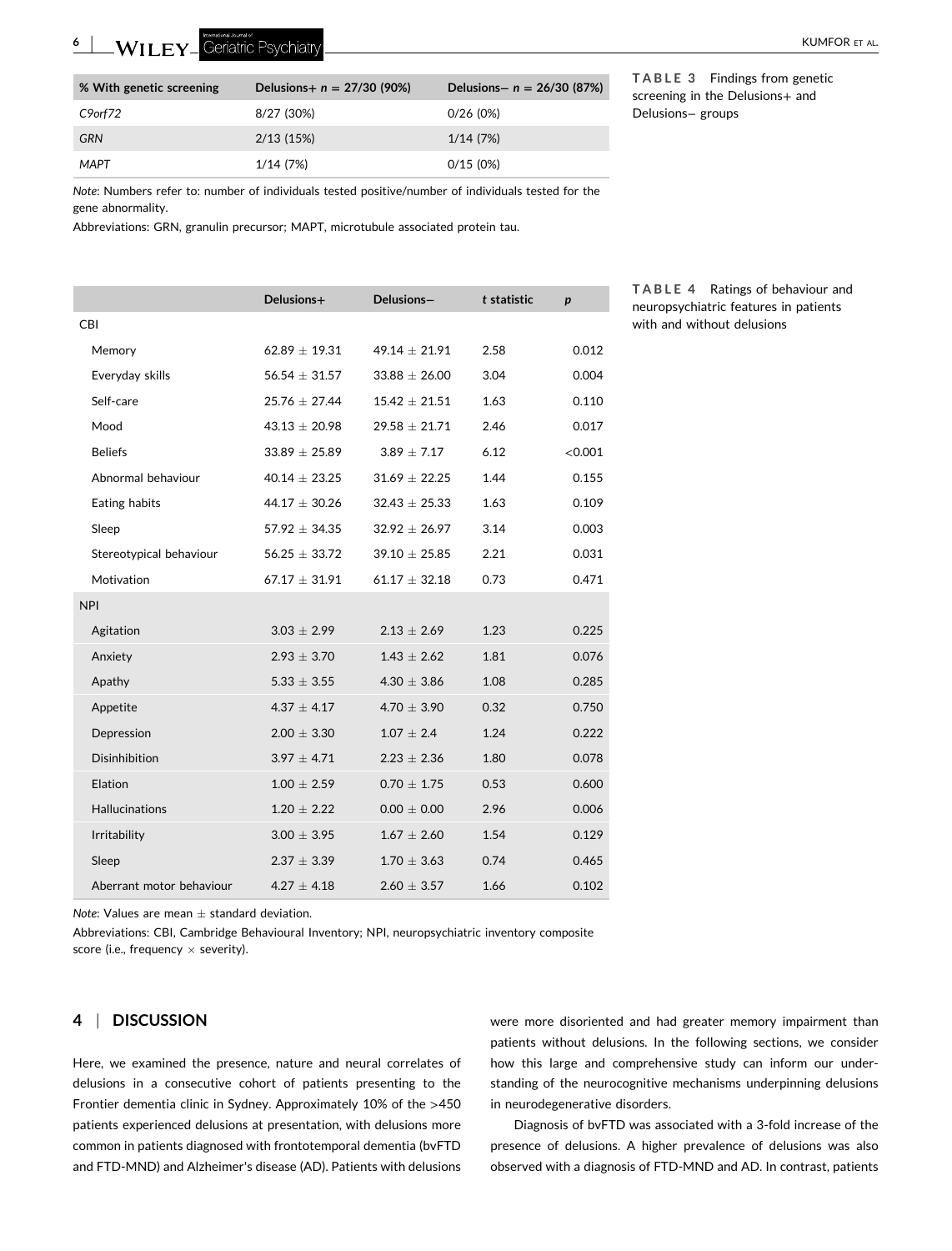<span id="page-6-0"></span>

**FIGURE 2** Regions that correlated with increased delusional psychopathology (NPI composite score) within the Delusions+ group. Left side of the brain is shown on the left side of the figure. Diagnosis group, age at scan, sex and disease severity (FRS Rasch Score) were included as covariates. Analyses are reported at *p* < 0.005 voxelwise, uncorrected for multiple comparisons with a minimum cluster size of 100 voxels

diagnosed with primary progressive aphasia (SD, PNFA, LPA) or a motor disorder (CBS, PSP), rarely experienced delusions. A recent meta‐analysis reported delusions in ∼30% of drug‐naïve AD pa-tients.<sup>[35](#page-9-0)</sup> This higher prevalence may reflect differences in disease stage, whereby delusions may increase with disease severity.<sup>35</sup> Here, we focused on AD patients at first presentation, which concurs with previous findings of a prevalence of 8%–16% in the very mild‐mild stages of  $AD<sup>35</sup>$  $AD<sup>35</sup>$  $AD<sup>35</sup>$  In bvFTD, previously reported rates of delusions are highly variable, ranging from  $2.3\%$ <sup>[5](#page-8-0)</sup> to as high as  $17\%$ -20%.<sup>[36,37](#page-9-0)</sup> Our results indicate that the upper end of this scale is more likely to be accurate, with 18.4% of bvFTD patients experiencing delusions at first presentation. The high presence of delusions likely contributes to the ∼50% of bvFTD patients who are initially diagnosed with a primary psychiatric disorder.<sup>[3,38](#page-8-0)</sup> Interestingly some evidence suggests that patients clinically diagnosed with FTD are more likely to have Alzheimer's pathology if their clinical profile included de-lusions.<sup>[37](#page-9-0)</sup> While pathological data are not currently available in this cohort, it will be important to follow these bvFTD patients to determine the proportion of these clinically diagnosed patients who are actually harbouring Alzheimer's pathology.

A second important variable, which may account for the relatively high proportion of patients diagnosed with both bvFTD and FTD‐MND with delusions, are genetic abnormalities and/or a strong family history of disease.<sup>[39](#page-9-0)</sup> Psychotic symptoms, including delusions, have been reported to be substantially more common in patients carrying the *C9orf72* gene expansion, than those without.<sup>[40](#page-9-0)</sup> Here, we found evidence that abnormalities in the three major FTD genes, *C9orf72*, *MAPT* and *GRN*, were present in people with delusions. Indeed, patients with delusions were more likely to have a *C9orf72* expansion, which aligns with previous findings in the field. $36$  Our results highlight that in individuals who are presenting with novel neuropsychiatric symptoms, later in life, differential diagnosis should include neurodegenerative as well as psychiatric aetiologies.<sup>[16](#page-8-0)</sup> Future studies are essential to elucidate biomarkers that can more effectively differentiate between psychiatric and neurodegenerative disorders.<sup>38</sup>

A number of cognitive neuropsychiatric theories of delusions have been proposed to account for the emergence of monothematic delusions.<sup>[41,42](#page-9-0)</sup> The two-factor model of delusions, suggests that delusions arise from: (i) a neuropsychological impairment which invokes

an abnormal experience and explains the specific content of the individual's delusion and (ii) impaired belief reasoning, such that the delusional belief is irrationally adopted and maintained in the face of abundant counter-evidence.<sup>42</sup> Delusional content in this cohort was variable but notably most individuals with delusions reported more than one delusional theme. The predominant theme was persecutory, followed by delusions of reference and delusions of jealousy. In schizophrenia, persecutory delusions often co-occur with delusions of reference.<sup>43</sup> Previous studies have reported that persecutory delusions are especially common in dementia, $4$  which accords with our findings.

Our regression model as well as comprehensive neuropsychological assessment confirmed that disease severity is an important predictor of delusions, which aligns with previous studies in Alz-heimer's disease.<sup>[44](#page-9-0)</sup> In addition, the regression model found that cognitive impairment was also an important contributor to delusions. Between groups, the Delusions+ patients were more disoriented and had worse episodic memory. They also experienced more hallucinations, which may have triggered delusions in some cases, as is seen in psychosis. The presence of memory impairment may accord with predominantly persecutory delusions (e.g., belief that people are stealing things, people taking their money) or even polythematic delusions when different episodes of memory failure prompt different delusional explanations (e.g., delusional jealousy of a spouse). According to the two-factor model, the second factor, also required for the development and persistence of delusions, is deficient belief evaluation or reasoning capacity, $45$  purported to be associated with frontal dysfunction.<sup>[46](#page-9-0)</sup> Somewhat surprisingly, the Delusions+ group were not disproportionately impaired on any measure of executive functioning, although our neuropsychological battery was not specifically designed to comprehensively target executive functioning and reasoning. It was beyond the scope of this study to examine the specific profiles of cognitive impairment and determine how they relate to individual delusional content, or to compare the cognitive profiles of those with monothematic versus polythematic delusions; however, this warrants future investigation.

From a neurobiological perspective, our results extend previous research providing new insights into the emergence of delusions in brain disorders. Delusional psychopathology was associated with reduced integrity in the right middle frontal gyrus, left anterior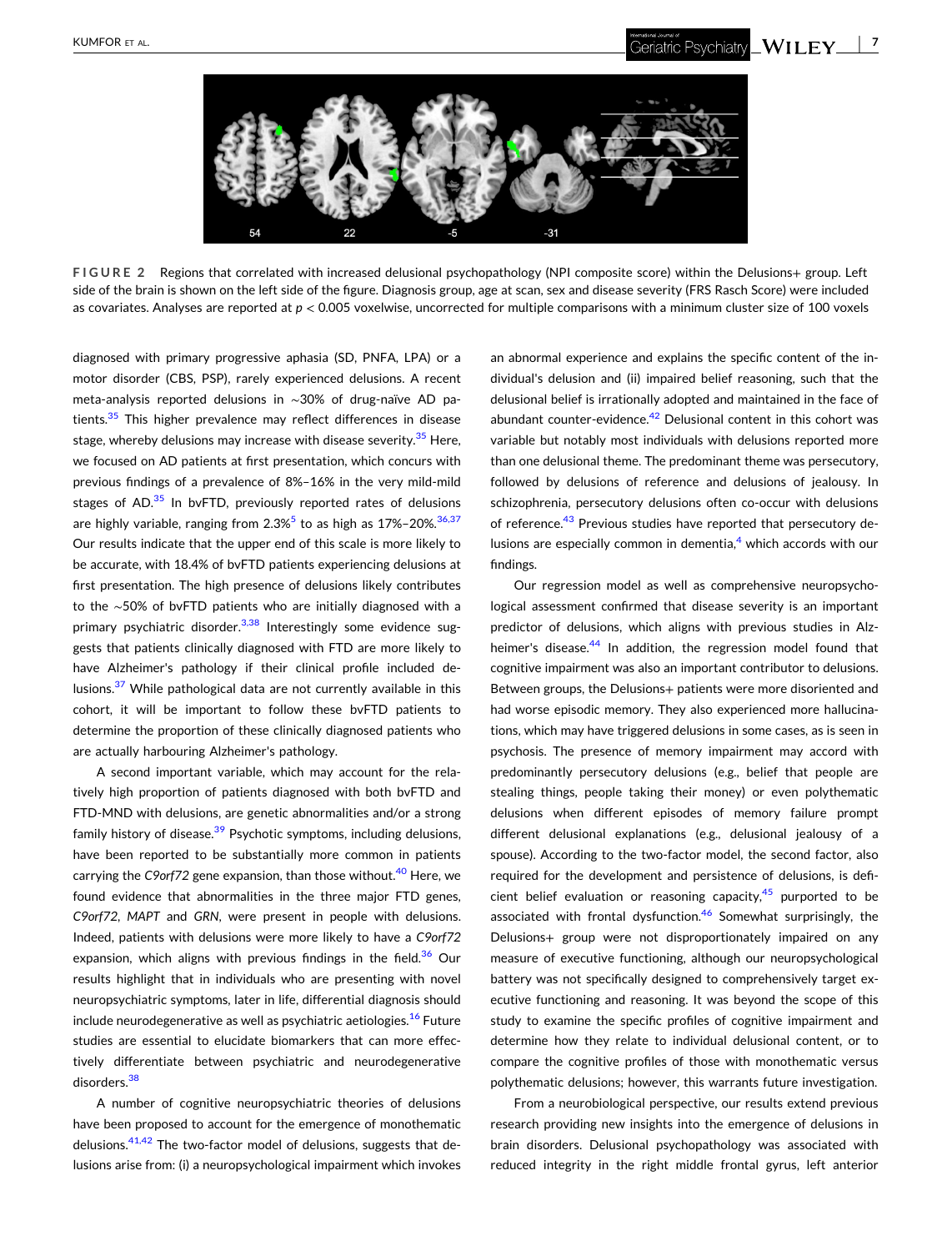**8** | WILFY Geriatric Psychiatry **All and Structure Control** Experiment and the structure of the structure of the structure of the structure of the structure of the structure of the structure of the structure of the struct

temporal lobe and right supramarginal gyrus, which concords with recent lesion mapping studies of monothematic delusions and functional imaging studies of psychosis $47$  and may reflect its role in prediction error processing.  $48$  A common neurobiological basis for delusions across neurodegenerative and psychiatric syndromes has been previously hypothesised, $11$  and is supported by the current results. The involvement of the right frontal cortex in the pathogenesis of delusions has been suggested by Coltheart<sup>46</sup> and demonstrated by recent lesion mapping studies of monothematic delusions and functional imaging studies of psychosis.<sup>[47,49](#page-9-0)</sup> This brain region is also important in aspects of prediction error processing.<sup>48</sup> While our neuroimaging analyses controlled for diagnosis, they cannot rule out the possibility that disease‐specific neurocognitive mechanisms also contribute to the emergence of delusions. In Alzheimer's disease, impaired visuoperceptual function appears to be particularly important in the manifestation of misidentification type delusions, which may reflect atrophy in temporo‐occipital brain regions, $50$  while persecutory delusions in Alzheimer's disease have been linked with frontostriatal dysfunction. Future studies with larger numbers of people with varying delusional subtype and dementia subtype, combined with neuroimaging data will be invaluable in examining these relationships further.

In the context of neurodegenerative disorders, delusions and hallucinations are increasingly recognised as important clinical phenomena in Dementia with Lewy Bodies and Parkinson's Disease Dementia. $<sup>2</sup>$  $<sup>2</sup>$  $<sup>2</sup>$  In these syndromes, a spectrum of psychosis has been</sup> proposed, with symptoms ranging from minor illusions, passage hallucinations and presence hallucinations, through to delusions and multimodal hallucinations at the more severe end of the spectrum. Importantly, these symptoms have been linked to distinct neurobiological mechanisms. Delusions and loss of insight have been linked with widespread cortical Lewy Body pathology. Our results converge and suggest that atrophy across multiple brain regions underpin the manifestation of delusions, which is associated with greater cognitive impairment and disease stage. While individuals with Parkinson's disease Dementia and Dementia with Lewy Bodies were not available for testing as part of this cohort, comparison of these syndromes is an interesting avenue for future work. Moreover, investigation of clinicopathological relationships will be important for future studies, to understand the relationship between the nature of delusions and the location and type of pathological features.

Clinically, delusions can be very distressing. From a management perspective, recent evidence has shown that the presence of delusions is a predictor of institutionalisation. $51$  Furthermore, worryingly, the use of antipsychotic medication is a predictor of mortality.<sup>[51](#page-9-0)</sup> How can our results inform improved clinical management? First, our results demonstrate that routine screening of delusions is an important aspect of clinical assessment, particularly in bvFTD, FTD‐MND and AD, and individuals with genetic abnormalities and/or a strong family history of disease. Second, our results suggest that delusions are more likely to be present in individuals with greater cognitive impairment. The need for treatment of delusions may depend on the delusional content. Where delusions are relatively benign, it may be more appropriate to educate carers about the cognitive basis of delusions and advise them that rationalisation of delusional beliefs is unlikely to be effective. Thus, environmental modification, informed by the delusional belief and nature of cognitive impairment may be an appropriate management strategy.

### **ACKNOWLEDGEMENTS**

The authors are grateful to all the patients and their families for supporting our research. This work was supported in part by funding to ForeFront, a collaborative research group dedicated to the study of frontotemporal dementia and motor neuron disease, from the National Health and Medical Research Council (NHMRC) (GNT1037746, GNT1095127) and the Australian Research Council (ARC) Centre of Excellence in Cognition and its Disorders Memory Program (CE11000102), including a Cross Program Support Scheme grant. Fiona Kumfor is supported by an NHMRC Career Development Fellowship (GNT1158762). Jessica L. Hazelton is supported by an NHMRC Postgraduate Scholarship (GNT1168597). Olivier Piguet is supported by an NHMRC Senior Research Fellowship (GNT1103258). John B. Kwok is supported by an NHMRC Dementia Research Team Grant (GNT1095127). Carol Dobson‐Stone is supported by an NHMRC Boosting Dementia Research Leadership Fellowship (GNT1138223). Glenda M. Halliday is a NHMRC Senior Principal Research Fellow (GNT1079679). Ramon Landin‐Romero is supported by the Appenzeller Neuroscience Fellowship in Alzheimer's Disease and the ARC Centre of Excellence in Cognition and its Disorders Memory Program (CE110001021). The authors acknowledge the Sydney Informatics Hub at the University of Sydney for providing access to High Performance Computing resources. Open access publishing facilitated by The University of Sydney, as part of the Wiley – The University of Sydney agreement via the Council of Australian University Librarians.

### **CONFLICT OF INTEREST**

The authors have no Conflicts of Interest to declare.

### **ETHICS APPROVAL**

This study was performed in line with the principles of the Declaration of Helsinki. Approval was granted by the South Eastern Sydney Local Health District Human Research Ethics Committee (HREC ref no. 10/126 & 13/177).

### **CONSENT TO PARTICIPATE**

Informed consent was obtained from all individual participants included in the study.

### **CONSENT FOR PUBLICATION**

Patients provided informed consent regarding publishing their data.

### **AUTHOR CONTRIBUTIONS**

Conceptualisation: Fiona Kumfor, Emma Devenney, Emily Connaughton, Robyn Langdon, Ramon Landin‐Romero; Methodology: Fiona Kumfor, Cheng Tao Liang, Jessica L. Hazelton, Cristian E.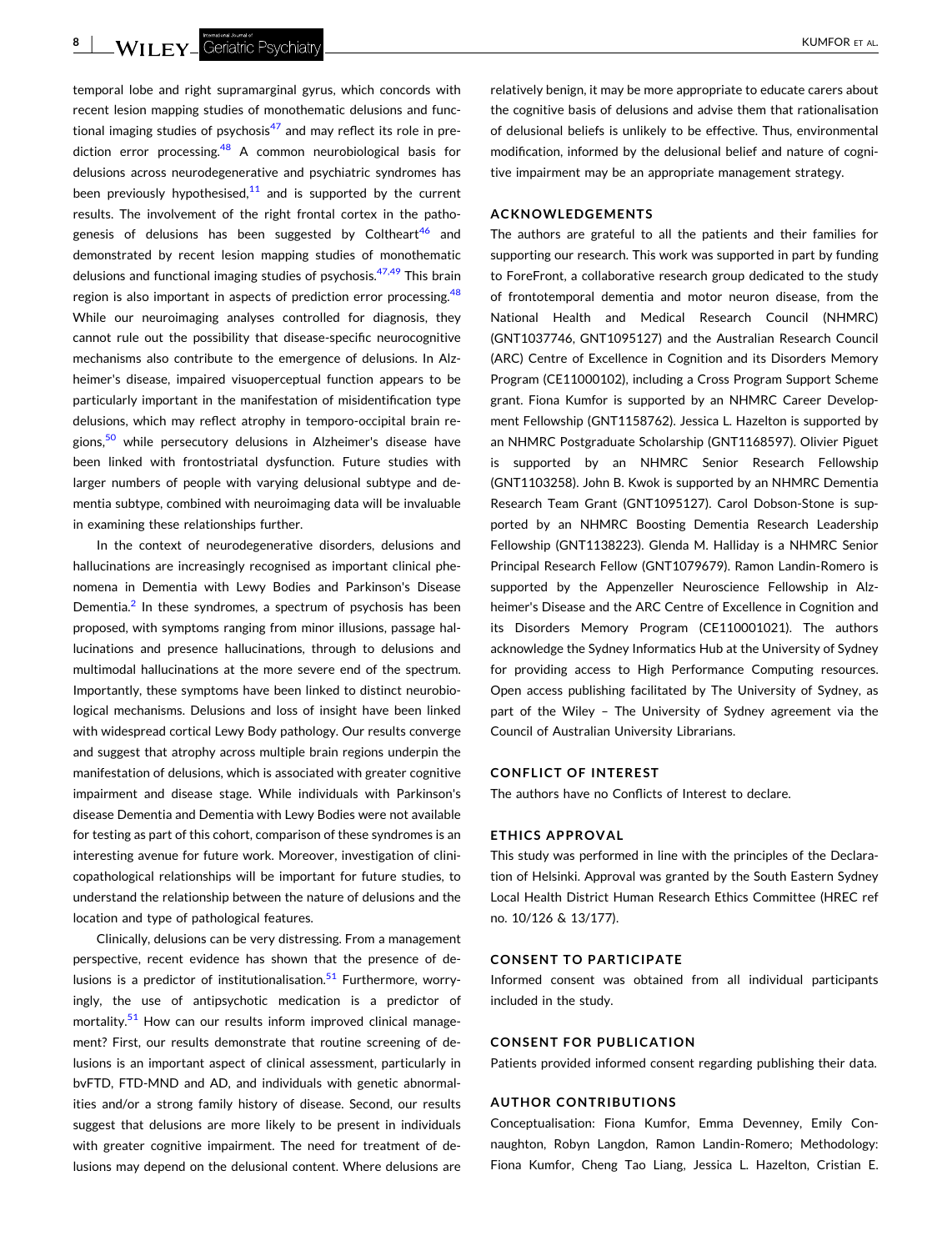<span id="page-8-0"></span>Leyton, Emily Connaughton, Robyn Langdon, Eneida Mioshi, John B. Kwok, Carol Dobson‐Stone, Olivier Piguet, Ramon Landin‐Romero; Data curation: Fiona Kumfor, Cheng Tao Liang, Jessica L. Hazelton, Cristian E. Leyton, Cassandra Kaizik, Emma Devenney, Emily Connaughton, Robyn Langdon, Eneida Mioshi, John B. Kwok, Carol Dobson‐Stone, Glenda M. Halliday, John R. Hodges, Ramon Landin‐ Romero; Formal Analysis and investigation: Fiona Kumfor, Cheng Tao Liang, Jessica L. Hazelton, Cristian E. Leyton, Cassandra Kaizik, Emma Devenney, Emily Connaughton, Robyn Langdon, Eneida Mioshi, John B. Kwok, Carol Dobson‐Stone, Glenda M. Halliday, Olivier Piguet, John R. Hodges, Ramon Landin‐Romero; Visualisation: Fiona Kumfor, Cheng Tao Liang, Jessica L. Hazelton, Cristian E. Leyton, Ramon Landin‐Romero; Writing – original draft: Fiona Kumfor, Ramon Landin‐Romero; Writing – review and editing: Fiona Kumfor, Emily Connaughton, Robyn Langdon, Eneida Mioshi, Glenda M. Halliday, Olivier Piguet, John R. Hodges, Ramon Landin‐Romero; Validation: Fiona Kumfor, Glenda M. Halliday, Olivier Piguet, John R. Hodges, Ramon Landin‐Romero; Project administration: Fiona Kumfor, John R. Hodges, Ramon Landin‐Romero; Funding acquisition: Fiona Kumfor, Glenda M. Halliday, Olivier Piguet, John R. Hodges, Ramon Landin‐Romero; Resources: Glenda M. Halliday, Olivier Piguet, John R. Hodges; Supervision: Olivier Piguet, John R. Hodges.

### **DATA AVAILABILITY STATEMENT**

The data generated during, or analysed as part of the current study, are available from the corresponding author on reasonable request.

### **ORCID**

*Fiona Kumfor* <https://orcid.org/0000-0002-3208-075X>

### **ENDNOTES**

Data were missing for the frequency and severity of symptoms in one Delusions+ participant whose informant had answered 'yes' to the delusions screening question. To take a conservative approach for our analyses, this person was nevertheless included in the Delusions+ group.

- \*\* Includes 1 patient diagnosed with posterior cortical atrophy.
- $\dagger$  Goldman scores not available for 2 people in the Delusions+ group.

### **REFERENCES**

- 1. American Psychiatric Association. *Diagnostic and Statistical Manual of Mental Disorders (DSM‐5®)*. American Psychiatric Pub; 2013.
- 2. Creese B, Politis M, Chaudhuri KR, Weintraub D, Ballard C, Aarsland D. The psychosis spectrum in Parkinson disease. *Nat Rev Neurol*. 2017;13(2):81‐95.
- 3. Woolley JD, Khan BK, Murthy NK, Miller BL, Rankin KP. The diagnostic challenge of psychiatric symptoms in neurodegenerative disease; rates of and risk factors for prior psychiatric diagnosis in patients with early neurodegenerative disease. *J Clin Psychiatry*. 2011;72(2):126‐133.
- 4. Bassiony MM, Lyketsos CG. Delusions and hallucinations in Alzheimer's disease: review of the brain decade. *Psychosomatics*. 2003; 44(5):388‐401.
- 5. Mendez MF, Shapira JS, Woods RJ, Licht EA, Saul RE. Psychotic symptoms in frontotemporal dementia: prevalence and review. *Dementia Geriatr Cognit Disord*. 2008;25(3):206‐211.
- 6. Lillo P, Garcin B, Hornberger M, Bak TH, Hodges JR. Neurobehavioral features in frontotemporal dementia with amyotrophic lateral sclerosis. *Arch Neurol*. 2010;67(7):826‐830.
- 7. Harciarek M, Kertesz A. The prevalence of misidentification syndromes in neurodegenerative diseases. *Alzheimer Dis Assoc Disord*. 2008;22(2):163‐169.
- 8. Insel T, Cuthbert B, Garvey M, et al. Research Domain criteria (RDoC): toward a new classification framework for research on mental disorders. *Am J Psychiatry*. 2010;167(7):748‐751.
- 9. Doucet GE, Janiri D, Howard R, O'Brien M, Andrews‐Hanna JR, Frangou S. Transdiagnostic and disease‐specific abnormalities in the default‐mode network hubs in psychiatric disorders: a meta‐analysis of resting‐state functional imaging studies. *Eur Psychiatry*. 2020; 63(1):e57.
- 10. Ahmed RM, Bocchetta M, Todd EG, et al. Tackling clinical heterogeneity across the amyotrophic lateral sclerosis–frontotemporal dementia spectrum using a transdiagnostic approach. *Brain Commun* 2021;3(4):fcab257.
- 11. Reeves SJ, Gould RL, Powell JF, Howard RJ. Origins of delusions in Alzheimer's disease. *Neurosci Biobehav Rev*. 2012;36(10):2274‐2287.
- 12. Gorno‐Tempini ML, Hillis AE, Weintraub S, et al. Classification of primary progressive aphasia and its variants. *Neurology*. 2011; 76(11):1006‐1014.
- 13. Höglinger GU, Respondek G, Stamelou M, et al. Clinical diagnosis of progressive supranuclear palsy: the movement disorder society criteria. *Mov Disord*. 2017;32(6):853‐864.
- 14. Mathew R, Bak TH, Hodges JR. Diagnostic criteria for corticobasal syndrome: a comparative study. *J Neurol Neurosurg Psychiatry*. 2012;83(4):405‐410.
- 15. McKhann GM, Knopman DS, Chertkow H, et al. The diagnosis of dementia due to Alzheimer's disease: recommendations from the National Institute on Aging‐Alzheimer's Association workgroups on diagnostic guidelines for Alzheimer's disease. *Alzheimer's dementia*. 2011;7(3):263‐269.
- 16. Rascovsky K, Hodges JR, Knopman DS, et al. Sensitivity of revised diagnostic criteria for the behavioural variant of frontotemporal dementia. *Brain*. 2011;134(9):2456‐2477.
- 17. Strong MJ, Grace GM, Freedman M, et al. Consensus criteria for the diagnosis of frontotemporal cognitive and behavioural syndromes in amyotrophic lateral sclerosis. *Amyotroph Lateral Scler*. 2009;10(3): 131‐146.
- 18. So M, Foxe D, Kumfor F, et al. Addenbrooke's cognitive examination III: psychometric characteristics and relations to functional ability in dementia. *J Int Neuropsychological Soc*. 2018;24(8):854‐863.
- 19. Cummings JL. The Neuropsychiatric Inventory: assessing psychopathology in dementia patients. *Neurology*. 1997;48(5 Suppl 6): 10S‐16S.
- 20. *Structured Clinical Interview for DSM‐5 Research Version (SCID‐5 for DSM‐5, Research Version; SCID‐5‐RV)*. American Psychiatric Association; 2015.
- 21. Förstl H, Besthorn C, Burns A, Geiger‐Kabisch C, Levy R, Sattel A. Delusional misidentification in Alzheimer's disease: a summary of clinical and biological aspects. *Psychopathology*. 1994;27(3‐5): 194‐199.
- 22. Goldman JS, Farmer JM, Wood EM, et al. Comparison of family histories in FTLD subtypes and related tauopathies. *Neurology*. 2005; 65(11):1817.
- 23. Dobson‐Stone C, Hallupp M, Bartley L, et al. *C9ORF72* repeat expansion in clinical and neuropathologic frontotemporal dementia cohorts. *Neurology*. 2012;79(10):995.